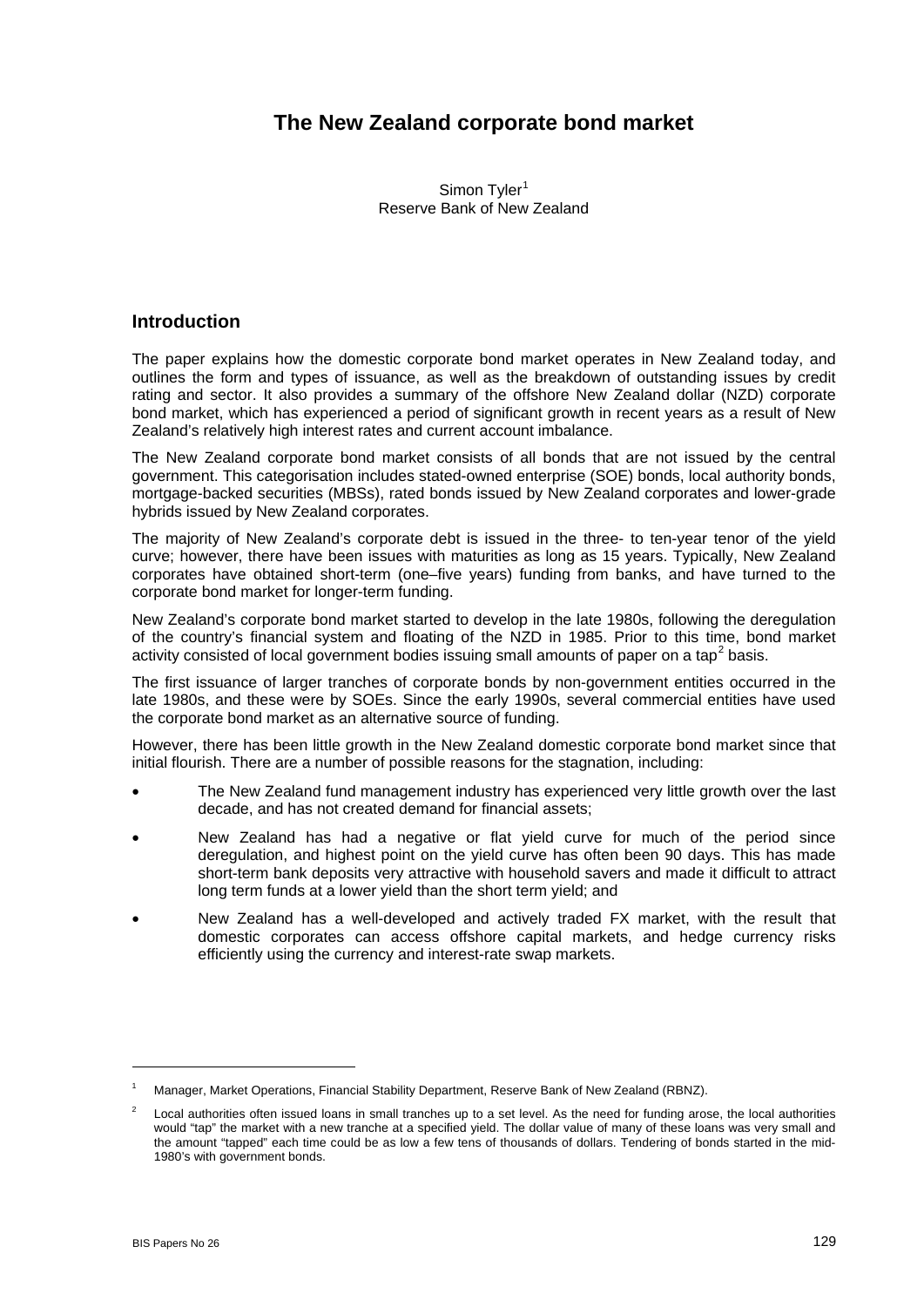#### Table 1

#### **The characteristics of most corporate debt issues are similar to those of government debt issues**

| <b>Issuance</b> | Bonds are issued by the borrower as a registered security.                                                                                                                                                                                                               |  |  |  |  |
|-----------------|--------------------------------------------------------------------------------------------------------------------------------------------------------------------------------------------------------------------------------------------------------------------------|--|--|--|--|
| Registration    | The bonds must be registered with a registrar.                                                                                                                                                                                                                           |  |  |  |  |
| Maturity        | Maturities typically range from one to ten years, with maturities most often being in the<br>two to seven year range.                                                                                                                                                    |  |  |  |  |
| Principal       | The principal is usually redeemable at par on maturity.                                                                                                                                                                                                                  |  |  |  |  |
| Coupon          | The coupon rate and frequency of payment are specified when the bond is issued. Most<br>bonds are issued with semi-annual coupons to facilitate comparisons with government<br>bonds.                                                                                    |  |  |  |  |
| Amount          | The size of the issue is dependent on the borrower's requirements and the likely demand<br>from investors.                                                                                                                                                               |  |  |  |  |
| Pricing         | The formula for pricing bonds that pay a semi-annual coupon is the same as that used to<br>price government bonds. Other types of bonds are priced on the same present value of<br>future cash flows approach, but adapted to the requirements of the specific security. |  |  |  |  |
| Sale            | Bonds are usually sold by tender or private placement. A number of bond issues are sold<br>through brokers to retail investors.                                                                                                                                          |  |  |  |  |
| Margin          | The majority of corporate bonds are issued at a margin relative to the interbank swap<br>rate.                                                                                                                                                                           |  |  |  |  |

### **Issuance**

Annual issuance in the corporate bond market is set out in Graph 1.



#### **New Zealand corporate bond market: approximate annual issuance**

(NZD millions)



Sources: RBNZ and Bloomberg.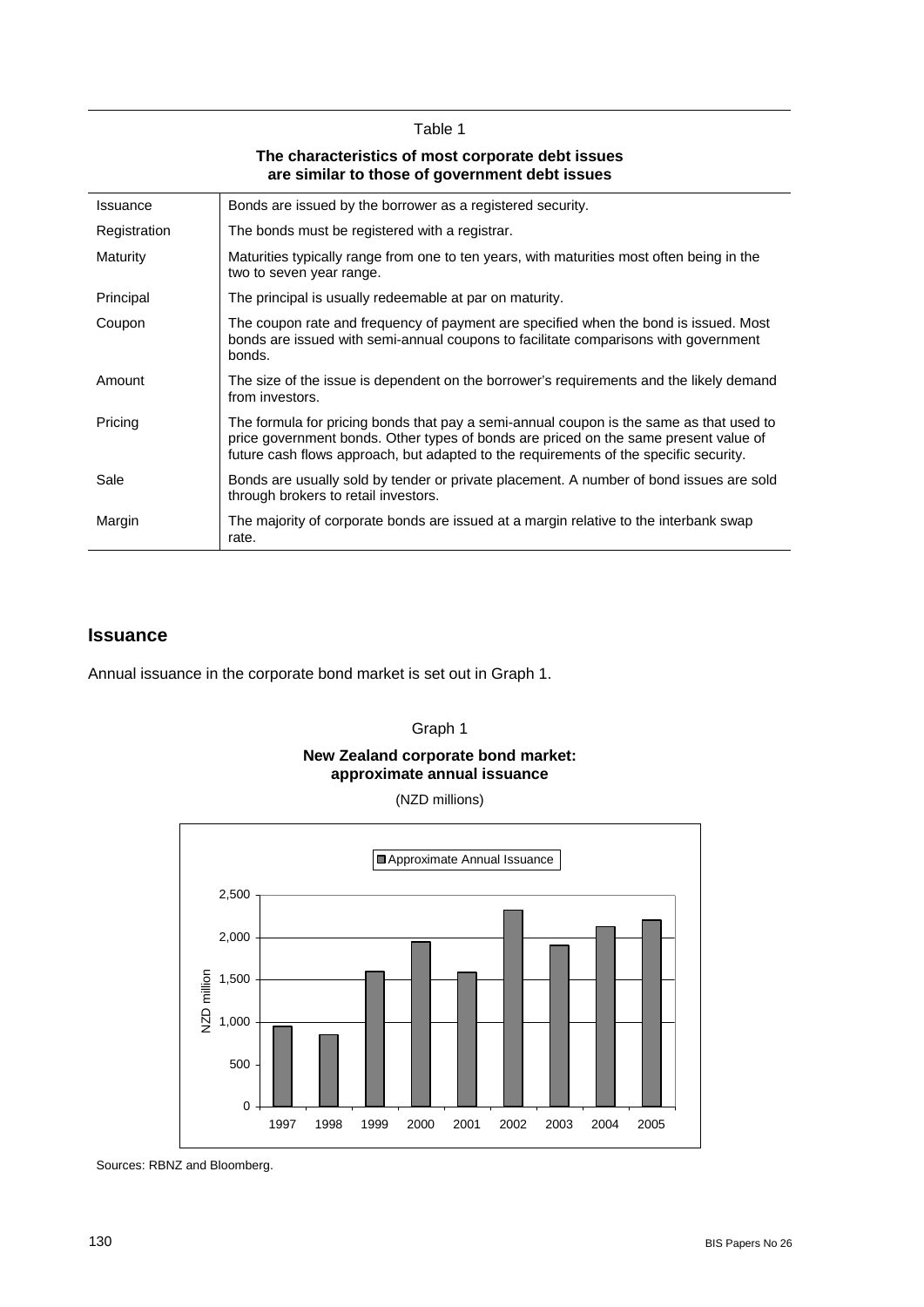Corporate debt is issued in a number of different ways, principally by dealer panel (typically associated with a fixed-rate re-offer), and through tender and tap issues. Under New Zealand securities law, there are two main types of issuance: wholesale and retail.

A wholesale issue does not require the issuer to produce a prospectus, but can only be sold to professional and habitual investors. In New Zealand, there are less than a dozen major fund management companies, but a couple of hundred smaller investment pools. Wholesale issues are targeted at both these groups and, typically, will have a minimum purchase amount of NZD 100,000.

A retail issue must be sold under a prospectus, and can be sold to all members of the public (including wholesale investors). The minimum purchase amount can be as little as NZD 1,000.

Anecdotal evidence suggests that 99.9% of issuance is done by dealer panel, particularly when issue size is greater than NZD 50 million. Dealer panels are usually comprised of a small number of market participants appointed by the issuer. Panel members have exclusive distribution rights for the primary issue, as well as facilities for borrowing stock and relevant market information. Most deals bigger than NZD 50 million have a "co-lead manager", though panels do not usually have more than three members.<sup>[3](#page-2-0)</sup> The trend is for these panels to do a road show, conducting one-to-one meetings with client representatives, issue managers and "A-list" investors. A-list investors are often divided between the lead and co-managers to avoid over-marketing the debt. In most cases, issuers pay performancebased fees to panel members to reflect support of primary issues, the promotion of these securities in the secondary market, and the provision of economic and debt management advice.

The other two methods of issuance, tap and tender, have been recently introduced in New Zealand. NZ Telecom has issued some tap debt, and Auckland City Council has issued via tenders. Tap issues are less liquid than others, and, consequently, trade at a premium. Smaller borrowers, such as GMAC and Primus, seem to prefer tap issues, as these are more easily adapted to prevailing business conditions and borrowing requirements.

## **Rate setting for corporate debt**

Rate setting on corporate debt is done in a variety of ways by market participants. Some will do the rate set at 11.30 am by faxing three or four other banks and asking them for rates. They will also refer to the swaps screen. New Zealand government bond (NZGB) tender results are not used. Other dealers will use the Reuters page for an underlying NZGB rate, or look at a broker's swaps screen (eg the Reuters page FISSWAP as depicted in Graph 2).

1

<span id="page-2-0"></span><sup>3</sup> In Australia, dealer panels can range in size from five to 20 members, who tend to be the most active players, demonstrating a commitment to price-making in the secondary market.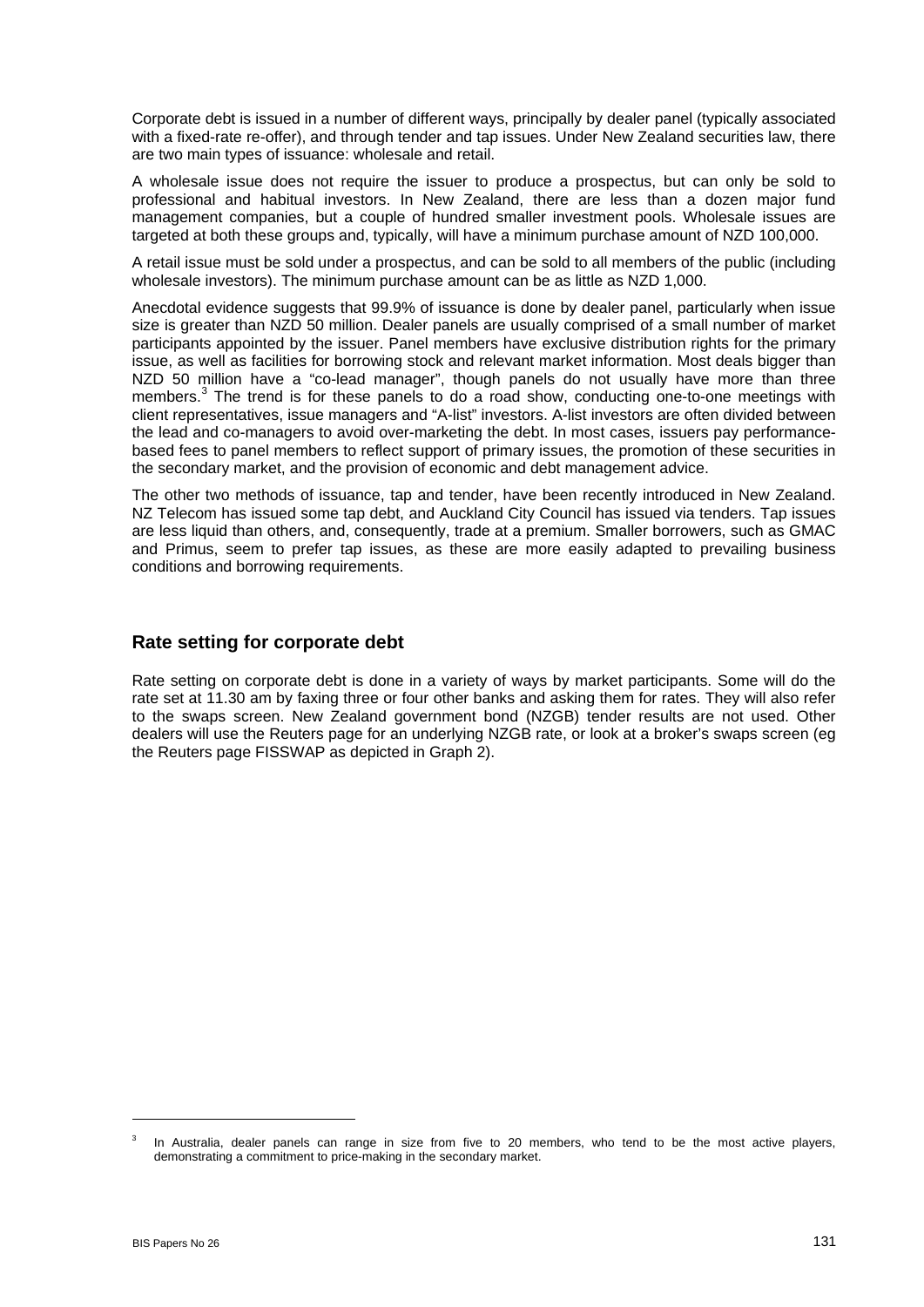| iraph |  |
|-------|--|
|-------|--|

**Example of Reuters FISSWAP page** 

|                                                |                                                               |                                                    |                                  |                                     | FISSWAP        |
|------------------------------------------------|---------------------------------------------------------------|----------------------------------------------------|----------------------------------|-------------------------------------|----------------|
| SWAPS BPV \$M   SPREAD                         |                                                               |                                                    | SHORT BOND LONG                  | BOND I                              | NZGS CLOSES    |
| 1Y 7.521 - 7.481 94.65                         | the control of the control                                    | Mat                                                | FVSm Mat                         | FV\$m<br>02/06                      | 6.895          |
| 2Y<br>$7.215 - 7.155$                          | 183.25<br>1114.0 108.01                                       |                                                    | $07 - 08$ 15.6 07-08 0.0         | 11/06                               | 6.805          |
| 3Y<br>$6.991 - 6.931$<br>4Y<br>$6.886 - 6.826$ | $266.82$  <br>92.586.5<br>344.73                              | 86.5 80.5   07-09 17.4 11-11 2.6                   | $07 - 08$ 12.8 07-09 7.3         | 07/08<br>07/09                      | 6.085<br>6.065 |
| 5Y<br>$6.804 - 6.744$                          | 418.20                                                        | 86.0 80.0   07-09 10.0 11-11 10.4                  |                                  | 11/11                               | 5.885          |
| 7 Y<br>$6.700 - 6.640$                         | 552.09<br>88.5 82.5                                           |                                                    | $11 - 11$ 5.0 04 - 13 14.2       | 04/13                               | 5.810          |
| 10Y<br>$6.635 - 6.575$                         | 723.49                                                        | 84.5 78.5   04-15 20.1 04-15 0.0                   |                                  |                                     | 04/15<br>5.800 |
| $6.615 - 6.555$<br>15Y                         | 943.89                                                        |                                                    |                                  |                                     | 12/17 5.825    |
|                                                |                                                               |                                                    |                                  |                                     |                |
| 2YR<br>1YR 1<br>$1YR$ $1YR$ $+31.6$            | 3YR   4YR   5YR   7YR   10Y   BILLS FLAT 0/0                  |                                                    |                                  |                                     |                |
|                                                | $+53.91$                                                      | $+64.4$ $+72.6$ $+83.1$                            | +89.6 1YR PLUS +7.00 /PLUS +5.00 |                                     |                |
| 2YR<br><b>Common State</b><br>$-31.61$         | $+22.41$<br>$+32.91$                                          | $+51.5$<br>$+41.1$                                 | +58.012YR                        | PLUS +4.75 / PLUS +2.75             |                |
| 3YR                                            | $-53.9$ $-22.4$   $+10.5$   $+18.7$   $+29.2$                 |                                                    | +35.613YR                        | PLUS +4.50 / PLUS +2.50             |                |
| 4YR<br>$-64.41$<br>$-32.91$                    | $-10.5$   $+8.2$   $+18.7$                                    |                                                    | $+25.1$   4YR                    | PLUS +4.50 / PLUS +2.50             |                |
| 72.6 41.1<br>5YR                               |                                                               |                                                    |                                  | PLUS 14.50 / PLUS 12.50             |                |
| 7 YR<br>$-83.11$<br>$-51.51$                   |                                                               |                                                    |                                  | PLUS +3.50 /PLUS +1.50              |                |
| 10Y<br>$-89.6$<br>$-58.01$                     | $-35.61$                                                      | $-25.1$ $-16.9$ $-6.5$ 10YR PLUS +3.25 /PLUS +1.25 |                                  |                                     |                |
| RBNZ DATES:                                    | CONTACTS: ICAP / +64 4 4990009   15YR PLUS +5.50 / PLUS +2.50 |                                                    |                                  |                                     |                |
| 26/01/06 MPS                                   | KERRY WILKINS / +64 21 581169                                 |                                                    |                                  |                                     |                |
| 09/03/06 OCR                                   | RICHARD PETERSEN / +64 21 669409                              |                                                    |                                  | ICAP INDEX <fisindex></fisindex>    |                |
| 27/04/06 MPS                                   | ANDREW JOHNSTONE / +64 21 676353                              |                                                    |                                  | CLOSING RATES <fisclose></fisclose> |                |
| 08/06/06 OCR                                   | OSCAR NILSSON / +64 21 511462                                 |                                                    |                                  |                                     |                |

Source: Reuters.

#### **Secondary market in corporate bonds**

In New Zealand, there is only a small and relatively illiquid secondary market for corporate bonds. There are no official market-makers; however, dealer-panel members are expected to make markets in the securities they have brought to market, which means that they often quote two-way prices continuously in the secondary market. Demonstrating that they are willing and able to provide liquidity gives panel members a greater chance of getting primary issue business.

Most secondary market deals are done on a best-endeavour basis. Some of the local banks, however, do undertake to make markets for their better clients. Spreads in this market are wider than those in the government bond market, and will often depend on the client and the volume to be dealt. One to six basis points is typical.

Typical owners of New Zealand corporate debt are retail investors, top fund managers, institutional investors and banks. Non-profit and religious organisations also hold corporate debt on their balance sheets. There is not much overseas interest in the New Zealand corporate debt market because of tax issues. "Credit is expensive in New Zealand" is the main reason given for the lack of offshore interest. Also, some issues have clauses that confine sales to the local market.

### **Credit ratings for corporate debt issued in 2005**

Graph 3 shows the rating profile of corporate debt outstanding. At the moment, there are approximately 30 major domestic issuers of corporate bonds in New Zealand. Of domestic issues outstanding, just under 50% had ratings of A or higher, while the remainder had ratings of BBB+ or lower or were unrated.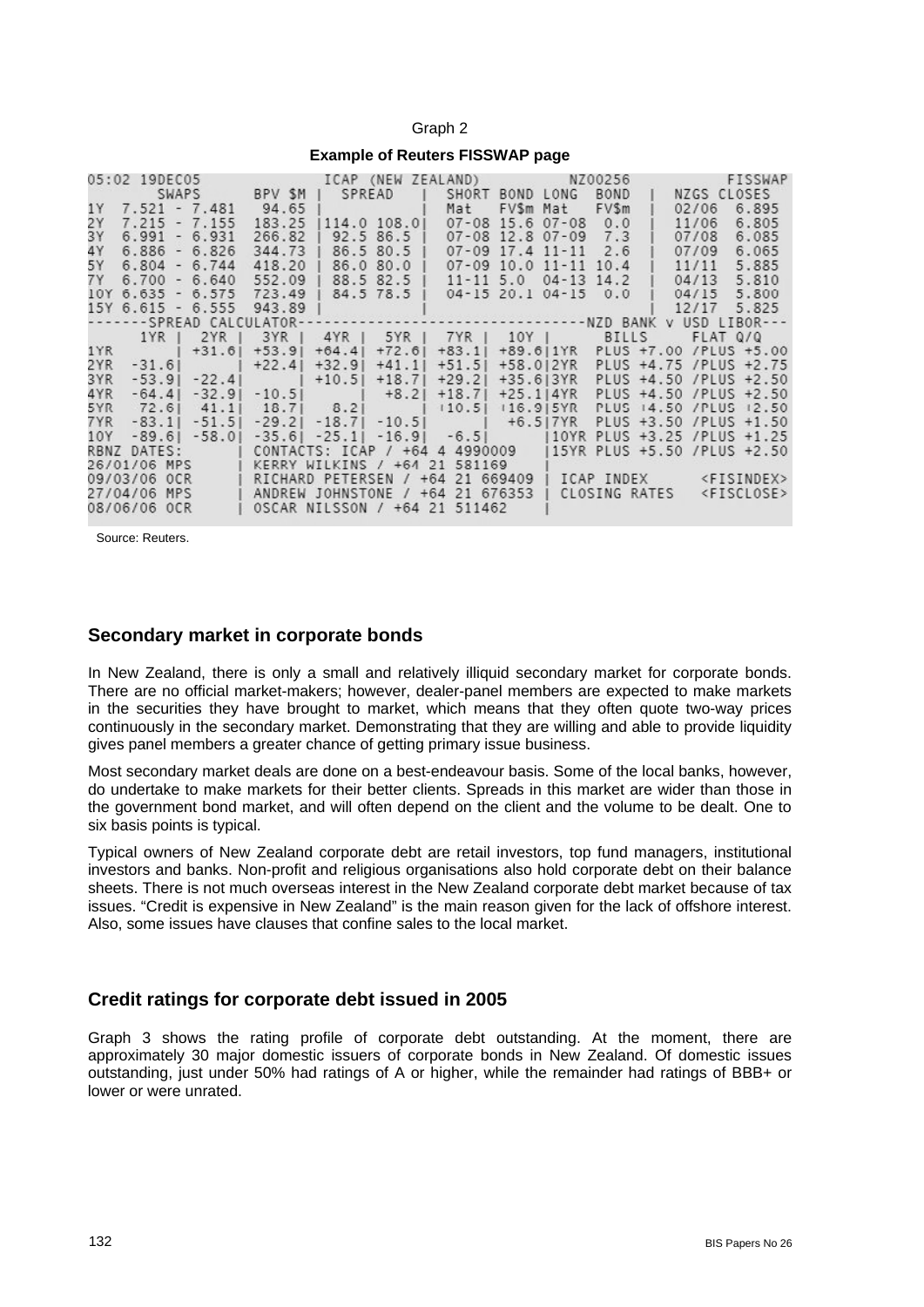Graph 3 **Credit ratings of New Zealand corporate debt** 



Note: The percentages are based on the face value of debt in the market with such a rating. Source: Bloomberg.

# **NZ corporate bonds by sector**

Graph 4 provides a breakdown of corporate debt in New Zealand by sector. Utilities and the financial sector are clearly the largest issuers of debt.



**Issuance of New Zealand corporate bonds by sector** 



Source: Bloomberg.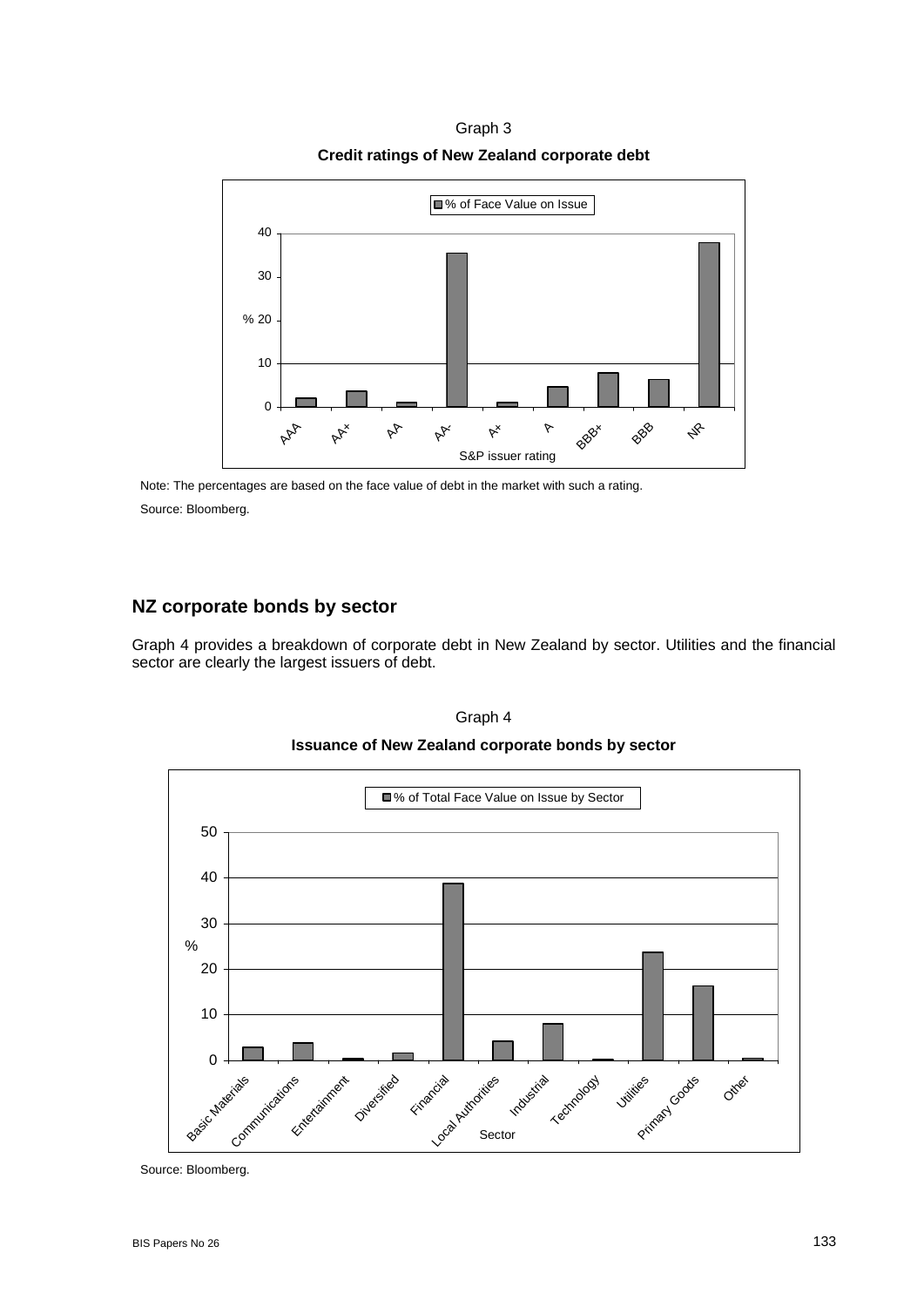# **Issuance of offshore NZD debt - the Eurokiwi/Uridashi market**

Offshore NZD bond issuance - mainly Eurokiwi and Uridashi<sup>[4](#page-5-0)</sup> bonds - has been especially strong over the past year 2005. These bonds usually have two- to three-year maturities, and are issued mainly by internationally known overseas institutions (such as the World Bank), and sold to overseas investors (particularly in Europe and Japan). At the same time, many New Zealand corporates and banks have found it more efficient to raise funds in the offshore capital markets (mainly in US dollars) - principally because offshore markets can provide greater volumes of longer-term funding than the domestic markets can - and swap these funds back into NZD. Furthermore, the high yields on New Zealand dollar denominated assets have made NZD investment very popular with global investors. The Eurokiwi and Uridashi issues have provided New Zealand issuers with a cost-effective mechanism for converting (ie swapping, and thus hedging) their overseas borrowings into NZD. In effect the New Zealand market has evolved to enable domestic and global participants to exploit their respective niches. At first glance this may appear to be to the detriment of the purely local, New Zealand market, but from a wider perspective, it has improved the overall access to capital.



Source: RBNZ.

A very large amount of Eurokiwi and Uridashi bonds is now outstanding, reaching more than NZD 45 billion at the end of 2005. This is more than double the previous peak of NZD 20 billion, reached in 1999 (Graph 5). Questions arise, therefore, about the nature of the adjustment that would take place if issuance were to abruptly dry up, and/or the large amount scheduled to mature between 2006 and 2009 were not at least in part rolled over into new issues.

The last time a substantial amount of offshore NZD bonds matured (around 1999-2002), there was little disruption to the wider financial system. However, that was partly because the decreased supply of funds from offshore investors coincided with a slowing of demand for credit from New Zealand borrowers (Graph 6). While the maturing/redemption of offshore NZD bonds is likely to have made

l

<span id="page-5-0"></span><sup>4</sup> In this article, NZD denominated bonds issued offshore by non-New Zealand resident borrowers to non-resident investors are referred to as either "Eurokiwi" or "Uridashi" bonds. In general, European and global issues are Eurokiwis whereas bonds issued to retail investors in Japan are Uridashis. The non-resident borrowers will normally swap the NZD proceeds into the currency that is actually required. For a detailed explanation of this market and its rationale, see Drage, Munro & Sleeman (September 2005): "An update on Eurokiwi and Uridashi bonds", *RBNZ Bulletin*, 68 (3) pp 28-38, available from the RBNZ's website: http://www.rbnz.govt.nz/research/bulletin/2002\_2006/2005sep68\_3dragemunrosleeman.pdf.